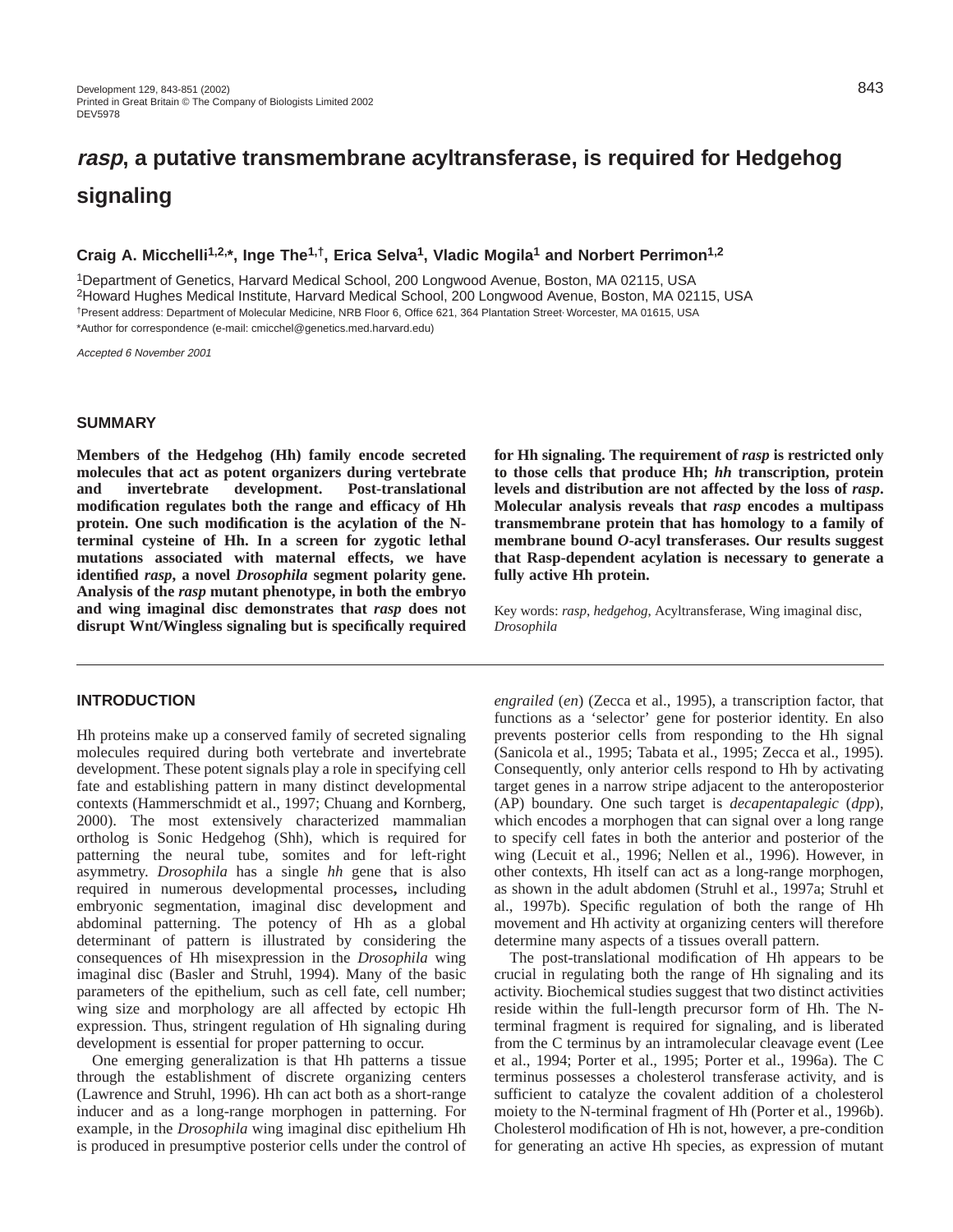forms of Hh that cannot be modified retain the ability to signal (Porter et al., 1996a; Burke et al., 1999). Moreover, the unmodified N-terminal fragment of *Drosophila* Hh is capable of signaling over an even longer range than its cholesterol modified counterpart (Porter et al., 1996a; Burke et al., 1999). By contrast, long-range signaling of Shh appears to require cholesterol modification (Lewis et al., 2001). Thus, addition of cholesterol appears to be a key factor in regulating the range of Hh signaling.

There is also evidence that Hh proteins bear at least one additional lipid modification. Mass analysis of full-length human Shh expressed in insect cells showed that the total mass of purified Shh could not be accounted for solely by the addition of cholesterol (Pepinsky et al., 1998). This observation suggested that Shh might be fatty acylated. Palmitoylated proteins contain a 16-carbon saturated fatty acyl group that is almost always attached to a cysteine residue by a thioester bond. Pepinsky et al. have observed that the mass of a palmitoyl moity is sufficient to account for the difference between the calculated and measured mass of Shh (Pepinsky et al., 1998). Direct evidence for palmitic acid modification has come from monitoring the level of radiolabeled palmitic acid incorporation into Shh. While Shh was readily labeled, a variant in which Cys-24 was mutated to Ser-24 showed no palmitic acid incorporation (Pepinsky et al., 1998). Hence, Cys-24, the N-terminal amino acid of Shh, is specifically required for palmitoylation.

Recent experiments have now begun to address the function of fatty-acylated Hh proteins (Kohtz et al., 2001; Lee et al., 2001). These studies sought to compare the activity of wildtype Hh with mutant forms of Hh that lacked the N-terminal Cys, in vivo. In one assay, the ability of Shh to induce rat telencephalic neurons was dependent upon the presence of an N-terminal Cys (Kohtz et al., 2001). Similarly, the activity of Hh in patterning the wing of *Drosophila* was shown to depend on the presence of an N-terminal Cys (Lee et al., 2001). Together, these experiments suggest that fatty-acylation is critical for regulating Hh activity in vivo.

We describe the molecular cloning and characterization of *rasp*, a novel *Drosophila* segment polarity gene. We demonstrate that the function of *rasp* is specific for Hh signaling. Furthermore, we show that the requirement for *rasp* is spatially restricted and limited only to *hh*-expressing cells. Loss of *rasp* activity does not disrupt *hh* transcription, nor does it affect Hh protein levels or distribution. Molecular analysis reveals that *rasp* encodes a putative multipass transmembrane protein with homology to a conserved family of membrane bound *O*-acyl transferases (MBOAT) (Hofmann, 2000). We propose that Rasp, like the other members of the MBOAT family, acts as an acyltransferase and is required to fattyacylate Hh, a modification required for Hh signaling.

# **MATERIALS AND METHODS**

# **Drosophila stocks**

 $ovo^{D1}$  FRT<sup>2A</sup> (Chou and Perrimon, 1996). *y w; rasp*<sup>7F21</sup>FRT<sup>2A</sup> FRT<sup>82B</sup>, *y w*;  $rasp$ <sup>9B15</sup>FRT<sup>2A</sup> FRT<sup>82B</sup>; and *y w*; *trh*,  $rasp$ <sup>7F21</sup>FRT<sup>2A</sup> FRT<sup>82B</sup> (this study). *y w* hsflp;  $\pi Myc$  FRT<sup>80</sup> (kindly provided by S. Blair). *y w* hsflp;  $M(3)^{155}$  hsGFP FRT<sup>2A</sup> (kindly provided by G. Struhl). *en* Gal4, UAS-GFP. *ptc* Gal4. UAS-GFP. UAS-*hh* FHA (Burke et al., 1999) (kindly provided by K. Basler) is a transgene that generates a full-length Hh with an HA tag. UAS-*hh* and UAS-*hh* N (kindly provided by P. Beachy). *hh*P30 (*lacZ*) (Lee et al., 1992). *ptclacZ* and *dpp*<sup>10638</sup> (*lacZ*) (kindly provided by S. Cohen). *ci-D*plac (Eaton and Kornberg, 1990). *hh*Gal4 (Tannimoto et al., 2000) (kindly provided by Tetsuya Tabata). FRT<sup>G13</sup> mCD8 GFP (Lee and Luo, 1999).

In a genetic screen for maternal/zygotic genes (N. P., C. Arnold and A. Lanjuin, unpublished) we have identified two *rasp* alleles, *rasp*7F21 and *rasp*<sup>9B15</sup>. These mutations were induced on a *y w*; FRT<sup>2A</sup> FRT<sup>82B</sup> chromosome (Chou and Perrimon, 1996). An additional allele, l(3)63Bg, was subsequently identified in the Bloomington stock center collection by complementation testing. The phenotypes of each or these three mutations were tested over a small deficiency in the region and found to be similar to the homozygous phenotype of each allele alone. Furthermore, the molecular lesion associated with *rasp*7F21 is consistent with this allele being a protein null, as it introduces a premature stop codon into the predicted protein (see Results). The *rasp*7F21 and *rasp*9B15 phenotypes we observe are similar to those previously described for l(3)63Bg (Wohlwill and Bronner, 1991). In the present analysis, we used  $rasp^{TE21}$  in the generation of marked clones and *rasp*<sup>9B15</sup> to generate discs homozygous for *rasp*.

# **Clonal analysis**

Germline clones (GLC) were induced using the FLP-FRT dominant female sterile method as previously described (Chou and Perrimon, 1996). Recombinant somatic clones were generated by collecting eggs for 3 days and then administering a 37°C heat shock for 1-2 hours (depending on the intended rate of clone induction). To obtain the cohort of larvae that received a heat shock at the beginning of second instar, white prepupae (wpp) were picked from the bottle 72 hours after clone induction. The wpp were transferred to a moist plastic petri dish and heat shocked at 37°C to induce marker gene expression (1 hour for Myc, 2 hours for GFP). Wpp were immediately dissected and prepared for staining.

# **Histology and immunohistochemistry**

For most antibody stains, discs were dissected in *Drosophila* ringers and fixed in 'Browers' buffer + 2% EM grade formaldehyde overnight at 4°C (for details, see Blair, 2000). For anti-Hh staining we found that the protocol described by Burke et al. (Burke et al., 1999) produced the most reliable results. For in situ hybridization to RNA probes, discs were fixed in  $PBS + 8%$  formaldehyde and processed according to Hauptmann (Hauptmann, 2001).

Primary antisera used were: Anti-Hh (gift from Ingham), 1:1000; Anti-Hh (gift from Kornberg), 1:10,000; anti-Ptc (gift from I. Guerrero) 1:1000; anti-Sc (gift from S. Carroll) 1:1000; anti-Dll (gift from S. Cohen), 1:1000; anti-Wg (gift from S. Cohen), 1:10; anti-Myc (gift from S. Blair), 1:4; anti-En/Inv (gift from E. Spana), 1:4; anti-En/Inv (gift from N. Patel), 1:10; anti-β-gal (Cappell) 1:2000; anti-HA (Roche), 1:1000; anti-Crumbs (gift from E. Knust), 1:50; and anti-Dig-alkaline phosphatase (Roche), 1:2000. Fluorescent secondary antibodies (low cross reactivity from Jackson ImmunoResearch Labs) were used at 1:200 and incubated at 4°C overnight. In some cases, discs were stained using a nickel-intensified Vector ABC-DAB protocol as described by Blair (Blair, 2000). Discs were mounted in Vectashield mounting media and inspected using a Leica TCS-NT confocal microscope. Single images were merged using Adobe Photoshop.

#### **Molecular biology**

The ORF corresponding to CG11495 was amplified from genomic DNA by PCR using specific oligonucleotide primers. PCR products were cloned using the Promega pGemTeasy kit. Genomic DNA was prepared according to a modified form of the single fly PCR protocol described by Gloor et al. (Gloor et al., 1993). To identify mutations, DeepVent DNA polymerase (New England Biolabs) was used to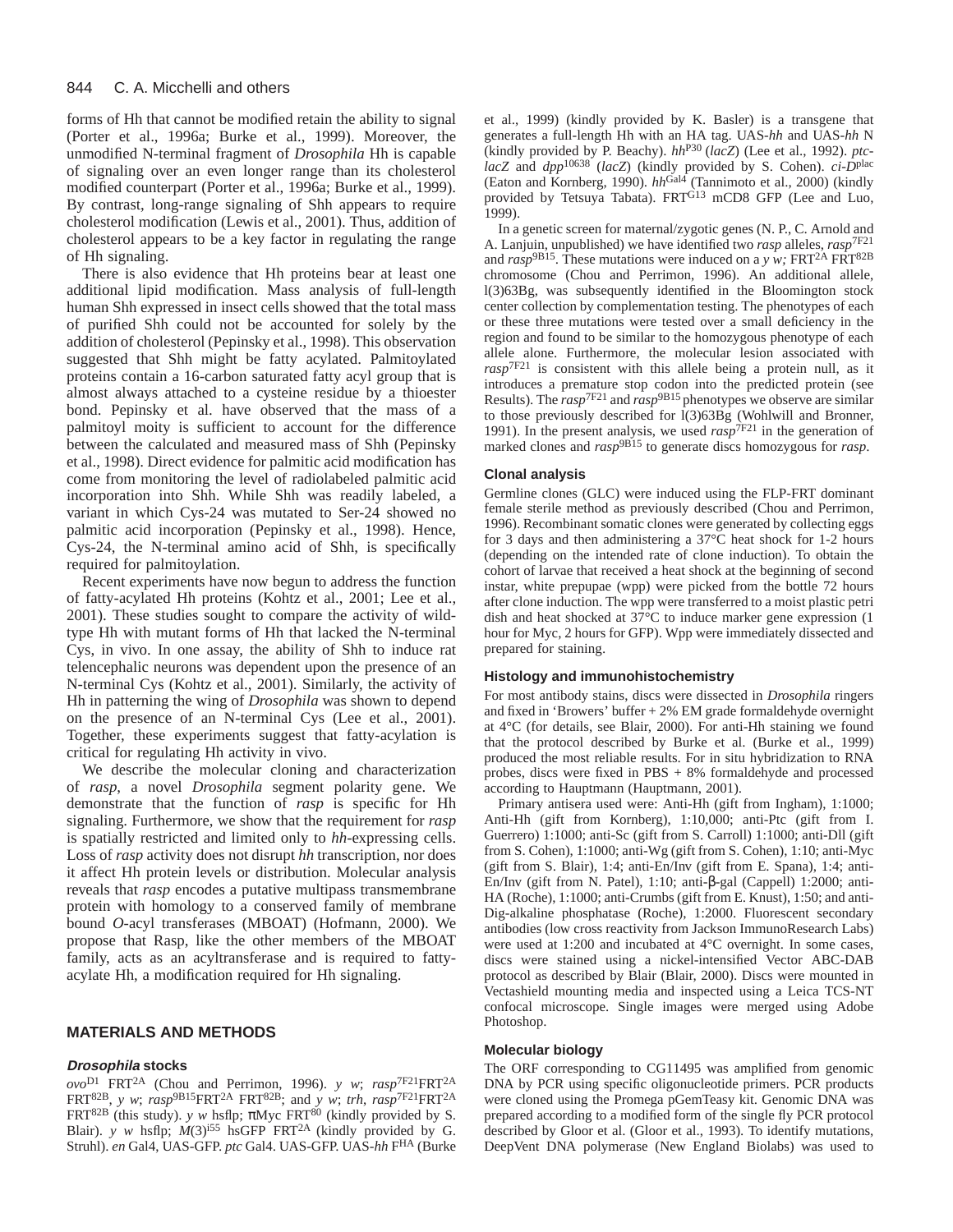amplify CG11495 fragments from both *y w*; *rasp*7F21FRT2A FRT82B and *y w*; FRT2AFRT82B genomic DNA. *rasp*7F21 homozygous embryos were selected from a *y w*;  $rasp^{7F21}FRT^{2A}FRT^{82B}/TM6$ , GFP stock under a fluorescent dissecting microscope. For each genotype, the PCR products from each of three independent, but identical, reactions were sequenced and compared. DNA star software suite was used for compiling sequences, generating alignments and analyzing predicted protein structure. RNA probes were generated according to Hauptmann (Hauptmann, 2001).

# **RESULTS AND DISCUSSION**

# **rasp mutant embryos display a segment polarity phenotype**

In a large genetic screen for EMS-induced, zygotic lethal mutations with maternal effects (N. P., C. Arnold and A. Lanjuin, unpublished), we identified two allelic mutations on the third chromosome: 7F21 and 9B15. Normally, the ventral cuticle of a wild-type embryo displays a segmentally repeating pattern of denticle belts and naked cuticle (Fig. 1A). However, 7F21/7F21 and 9B15/9B15 embryos derived from germline clone (GLC) females displayed a lawn of denticles and had



Fig. 1. Identification of a novel gene with a segment polarity phenotype. (A-C) Cuticle preparations were visualized under dark field optics; anterior is towards the left, dorsal is upwards. (A) Wild-type embryos display a ventral cuticle with a segmentally repeated pattern of denticle belts and naked cuticle. (B) Segment polarity phenotype of a *rasp* GLC-derived embryo lacking both maternal and zygotic contributions. Note the reduction in naked cuticle and the lawn of denticles. To identify unambiguously the genotype of the embryos that have received a paternal wild-type copy of *rasp*, we recombined the *rasp* chromosome with a mutation in *trachealess* (*trh*). *trh* results in embryos with a mutant Filtzkorper as described previously (Haecker et al., 1997). Note the Filtzkorper in *rasp, trh/rasp, trh* mutant embryos. (C) Cuticle preparation of *rasp, trh/+* GLC-derived embryos that carry a wild-type paternal chromosome. The paternal rescue was often complete and cuticles were indistinguishable from those of wild-type embryos (compare A with C).

little or no naked cuticle – the segment polarity phenotype (Fig. 1B). Based on the resemblance these mutant embryos have with a coarse file, we have named this mutation *rasp* (Mogila and Perrimon, 1998). Subsequently, we will refer to 7F21/7F21 and 9B15/9B15 embryos that lack both the maternal and zygotic gene products as '*rasp* mutant embryos'. By contrast, *rasp/+* embryos, derived from GLC mothers that received a wild-type paternal chromosome often displayed a cuticle that was indistinguishable from wild type (Fig. 1C). Finally, *rasp/rasp* mutant animals derived from heterozygous females survived embryogenesis but died later during larval or pupal stages.

To characterize the *rasp* segment polarity phenotype further, we examined Wg and En protein distribution in *rasp* mutant embryos. In the ventral embryonic epidermis, Wg signaling is required for maintenance of *en* transcription during stage 10 (DiNardo et al., 1988; Yoffe et al., 1995). En promotes the expression of *hh* (Ingham et al., 1991; Lee et al., 1992), which is subsequently required to maintain *wg* transcription (Martinez-Ariaz et al., 1988; Bejsovec and Martinez-Ariaz, 1991). In *rasp* mutant embryos, both the levels of Wg and En protein failed to be maintained and faded prematurely (data not shown). The observed segment polarity phenotype and the failure to maintain Wg and En protein in *rasp* mutant embryos is consistent with a role for Rasp in Wg signaling, Hh signaling, or both.

# **rasp is not required for Wg signaling**

To test the requirement of *rasp* in Wg and Hh signaling, we analyzed the *rasp* mutant phenotype in developmental contexts where Wg and Hh signaling are known to be independent. One such context is the development of the embryonic stomatogastric nervous system (SNS). By stage 11, three invaginations of the foregut form in the dorsal epithelium and are easily visualized using the epithelial marker Crumbs. Loss of Wg signaling leads to the formation of only a single invagination, while SNS development is not disrupted in *hh* mutants (González-Gaitán and Jäckle, 1995). *rasp* mutant embryos stained with anti-Crumbs showed no defects in SNS formation (data not shown). Thus, Rasp is not required for the Wg-dependent patterning of the SNS.

We next extended our analysis to the wing imaginal disc, where Wg and Hh signaling pathways also have distinct patterning requirements. In the wing, Wg acts over a long range to pattern the dorsoventral (DV) axis of the wing (Zecca et al., 1996; Neumann and Cohen, 1997), while Hh patterns the AP axis (Basler and Struhl, 1994; Strigini and Cohen, 1997). By late third instar, *wg* is expressed in a narrow stripe three to five cells wide along the presumptive wing margin (Baker, 1988a). Wg is necessary and sufficient to activate both proneural gene expression (Blair, 1992b; Phillips and Whittle, 1993) and *Distaless* (*Dll*) expression (Zecca et al., 1996; Neumann and Cohen, 1996) within the wing pouch. We used a GFP marked *Minute* chromosome to generate large *rasp–* clones and examined protein levels of both the proneural gene *scute* (*sc*) and *Dll* (Fig. 2A-F). None of the clones examined resulted in a discernable disruption of either the level or pattern of Sc (Fig. 2A-C) and Dll (Fig. 2D-F) proteins. This was true even for early clones that straddled the DV boundary. Taken together, our data show that *rasp* is not required for Wg signaling.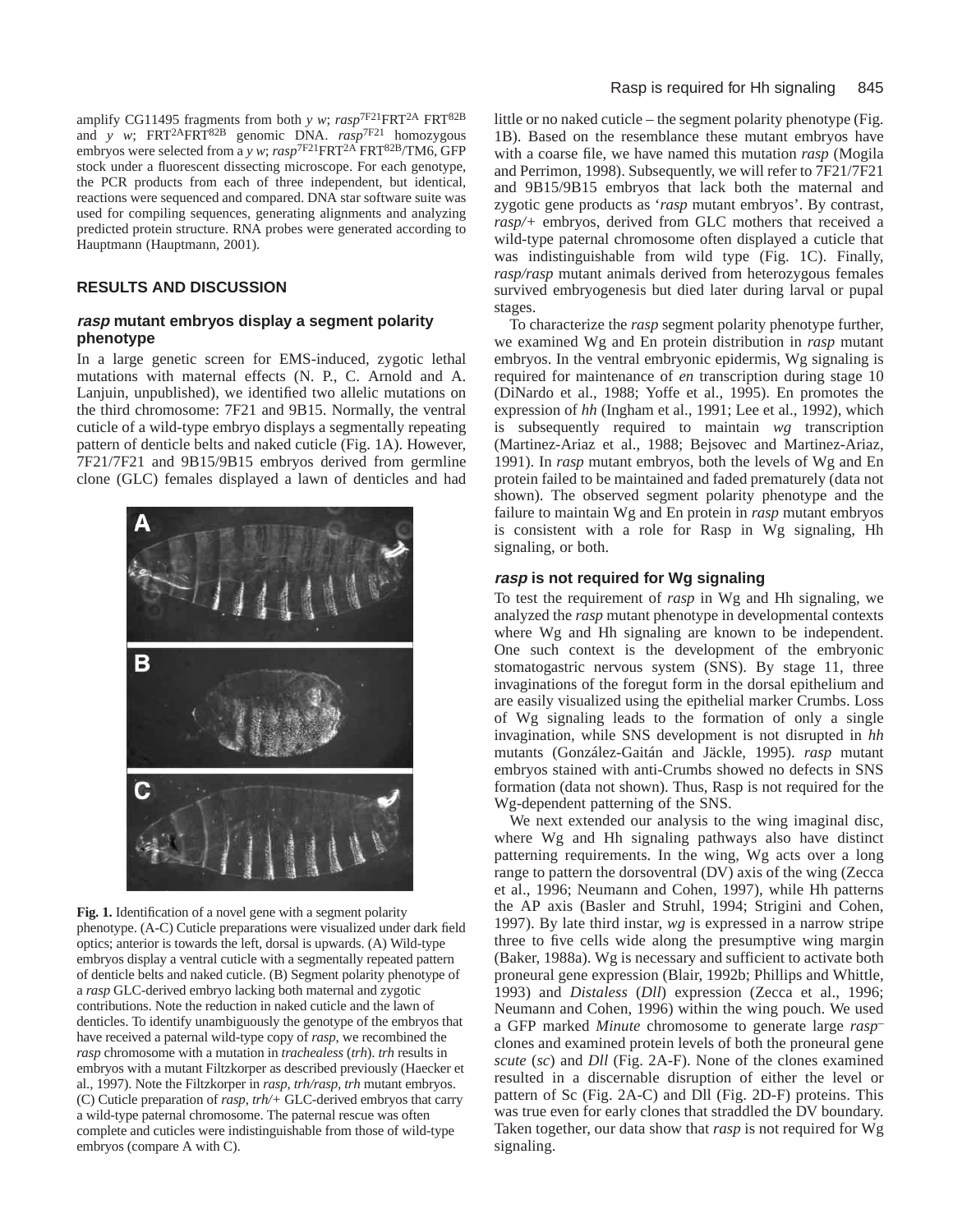



# **rasp is required for activation of Hh target genes**

We next examined the requirement of *rasp* for Hh target gene activation. In the wing disc *patched* (*ptc*) (Phillips et al., 1990) and *dpp* (Masucci et al., 1990) are expressed in a narrow anterior stripe along the AP boundary (Fig. 3B,C). Of these, *ptc* expression requires higher levels of Hh signaling (Capdevila et al., 1994; Strigini and Cohen, 1997). In wing discs homozygous for *rasp*, the level of *ptc* expression was reduced, as shown by both the *ptc*-*lacZ* (Fig. 4B) and *ptc* Gal4, UAS-GFP reporters (data not shown). A striking feature of the *rasp* wing disc phenotype is their markedly reduced size (compare Fig. 4A with 4B). This suggests that *dpp* expression might also be reduced in this mutant background, as reception of *dpp* is normally required for cell proliferation within the wing disc (Burke and Basler, 1996). In situ hybridization of RNA probes to wing discs homozygous for *rasp* revealed a reduction in *dpp* expression levels (compare Fig. 4C with 4D). Thus, *rasp* activity is necessary for the expression of two direct transcriptional targets of Hh.

Hh signaling is also required to maintain distinct populations of anterior and posterior cells in the wing imaginal disc. Failure of anterior cells to receive Hh results in a loss of target gene expression and a distortion of the AP lineage restriction (Blair and Ralston, 1997; Rodriguez and Basler, 1997); distortion of the AP lineage boundary is thus another measure of Hh signaling loss. We observe that in wing



**Fig. 3.** Hh-dependent gene expression along the AP boundary. (A) Anterior cells are marked by the expression of *ci*, shown in red. Posterior cells are marked by anti-En/Inv staining shown in blue. A broken line marks the approximate position of the AP boundary. *en* is required in posterior cells for *hh* expression;  $hh^{\text{Gal4}}$  UAS-GFP is shown in green. Anterior cells adjacent to the AP boundary respond to Hh by activating target gene expression. A narrow, Hh-dependent stripe of anti-En/Inv staining can be detected in anterior cells by late third instar (purple). The expression of two additional Hh target genes can be detected in anterior cells; (B) *ptc*-*lacZ*, is shown in blue and (C) *dpp*-*lacZ*, is shown in yellow. Brackets highlight the domains of anterior Hh target gene expression.



**Fig. 4.** *rasp* is required for Hh target gene activation. (A-D) Comparison of Hh target gene expression in wing discs heterozygous and homozygous for *rasp*. (A) *ptc-lacZ; rasp9B15/TM6* discs stained with anti-β-gal (blue) and anti-En (brown). The domain of elevated *ptc* expression is detectable in a narrow stripe of anterior cells along the AP boundary (arrow). (B) *ptc-lacZ; rasp9B15/rasp9B15* discs stained with anti-β-gal (blue) and anti-En (brown). Levels of *ptc-lacZ* are reduced in this mutant background (compare A with B). The anti-β-gal stain was amplified to detect low levels of *ptc-lacZ* reporter signal (see Materials and Methods). We failed to detect *ptc-lacZ* expression using fluorescent secondary antibodies. Note the reduced size of the homozygous wing disc. (C) *ptc-lacZ; rasp9B15/TM6* discs hybridized to *dpp* RNA probes (blue). Like *ptc-lacZ, dpp* is also expressed in a stripe of anterior cells along the AP boundary (arrow). (D) *ptc-lacZ; rasp9B15/rasp9B15* discs hybridized to *dpp* RNA probes (blue). Levels of *dpp* transcripts are reduced in this mutant background (compare C with D).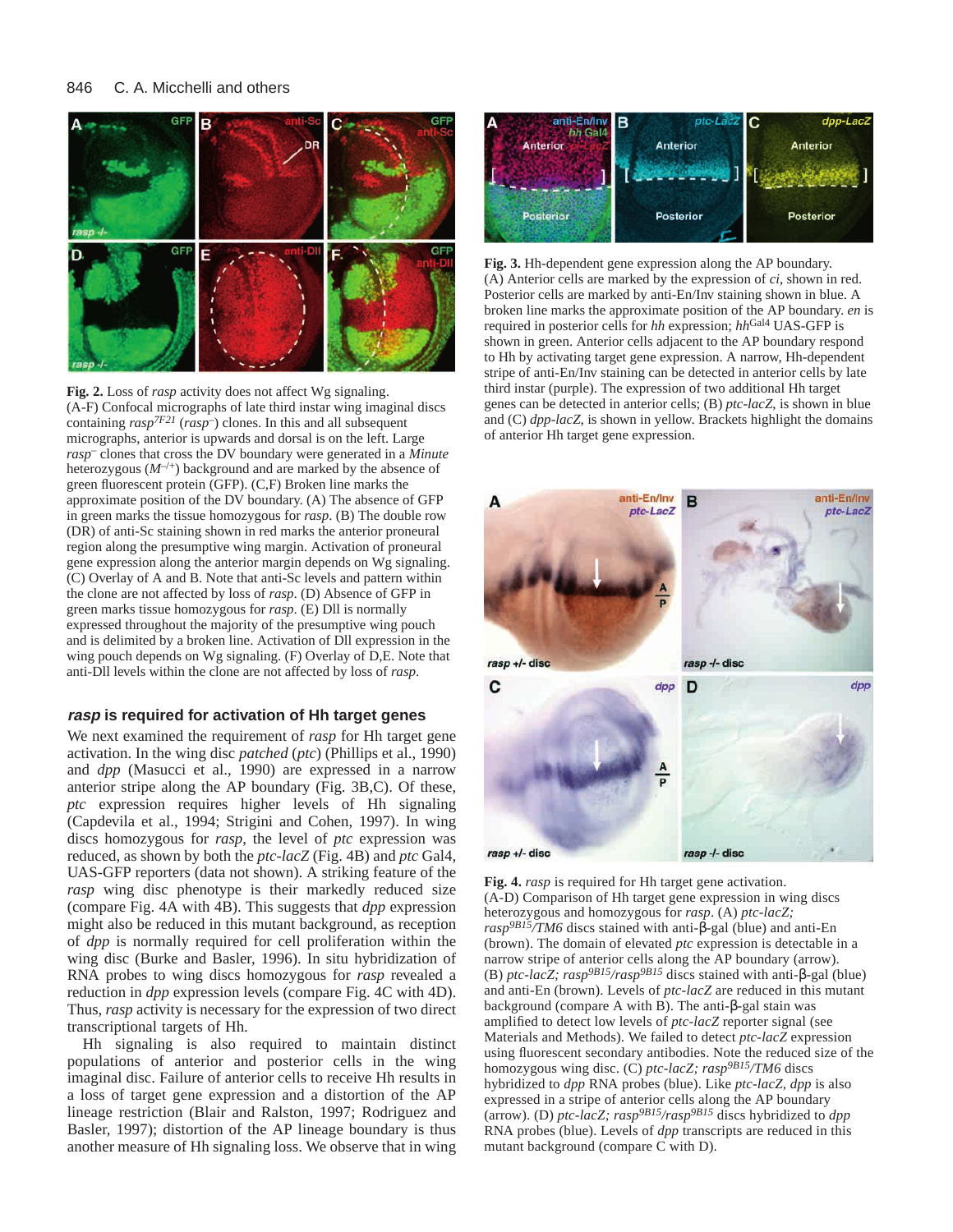discs homozygous for *rasp*, the AP boundary, as defined by *en* expression, occasionally appears to be distorted (data not shown). Taken together, we conclude that *rasp* is required for Hh signaling.

#### **rasp is required in cells that send the Hh signal**

Reductions in the level of Hh target gene expression can be observed in mutations that disrupt either the process of sending or receiving Hh. Using clonal analysis, we tested the requirement of *rasp* for Hh target gene activation in both sending and receiving cells. Large *rasp–* clones that were restricted to the anterior compartment and defined the AP boundary, had no detectable effect on Ptc protein levels (Fig. 5A-C). Anterior En protein levels were also examined in this assay; by late third instar, a Hh-dependent stripe of En expression is present along the AP boundary (Blair, 1992a; Blair and Ralston, 1997). The level of anterior En protein was similarly unaffected by large anterior *rasp–* clones (Fig. 5G-I). Anterior clones distant from the AP boundary also had no effect on either Ptc or En levels. By contrast, large *rasp–* clones restricted to the posterior compartment resulted in a nonautonomous reduction in the levels of both Ptc and anterior En protein levels (Fig. 5D-F,J-L). These effects were most pronounced in large posterior clones abutting the AP boundary. Posterior *rasp*<sup>–</sup> clones that were small or distant from the AP boundary did not result in detectable reductions of either Ptc or En protein. Interestingly, we observed that the presence of wild-type posterior tissue adjacent to the AP boundary could often rescue anterior Hh target gene expression, even when the remaining posterior cells were *rasp* negative (data not shown). Hence, *rasp* is required only in posterior cells, and is both necessary and sufficient for anterior Hh target gene expression along the AP boundary.

Previous observations have suggested that Hh produced in the posterior compartment can travel over a long range to activate target gene expression in cells of the anterior compartment (Chen and Struhl, 1996). The non-autonomous effects we observe in large posterior *rasp* mutant clones are therefore consistent with a role for *rasp* in Hh signaling. One explanation for our observations is that *rasp* is required for *hh* transcription in posterior cells. To test this possibility, we examined *hh* transcription in posterior *rasp* clones using a *hh*-*lacZ* reporter. No effect on *hh*-*lacZ* levels was observed (Fig. 6A-C). Thus, *hh* transcription does not require *rasp* activity.

Non-autonomous defects in Hh target gene expression have also been observed in mutations that are required for sending the Hh signal. This is the case for posterior *dispatched* (*disp*) mutant clones where a failure to secrete Hh from sending cells correlates with an autonomous increase in Hh protein levels (Burke et al., 1999). We examined Hh protein in posterior *rasp–* clones and found that, in general, Hh protein levels were neither elevated nor reduced compared with wild-type cells (Fig. 6D-F). However, we note that in a few cases there did appear to be a detectable increase in Hh protein levels within *rasp* mutant cells (data not shown). We also examined the apical-basal axis of wing disc epithelium and found no discernable effect on the subcellular distribution of Hh (data not shown). Therefore, the primary defect in *rasp* mutants does not appear to be due to a failure of Hh secretion, a reduction in Hh protein stability or mislocalization of Hh protein. We



**Fig. 5.** *rasp* is required in posterior cells to activate Hh target gene expression in anterior cells. (A-L) Analysis of *rasp7F21* (*rasp*–) clones in wing imaginal discs. Clones were generated in a *M–*/+ background and marked by the absence of GFP shown in green. (B,E,H,K) Brackets highlight the domain of Hh-dependent gene expression in anterior cells. (C,F,I,L) The broken line marks the approximate position of the AP boundary. (A) A large anterior *rasp*– clone is marked by the absence of GFP. This clone defines the position of the AP boundary from the anterior side. (B) The pattern of Ptc protein is shown in red and is indistinguishable from wild type. (C) Overlay of A and B. (D) A large posterior *rasp*– clone is marked by the absence of GFP. This clone defines the position of the AP boundary from the posterior side. (E) The elevated domain of anterior Ptc protein is reduced in this disc (compare with B). (F) Overlay of D and E. (G) A large anterior *rasp*– clone is marked by the absence of GFP. This clone defines the position of the AP boundary from the anterior side. (H) The domain of both anterior and posterior En protein is shown in red and is indistinguishable from wild type. The brackets mark the approximate position of anterior cells expressing En protein. (I) Overlay of G and H. The domain of anterior En protein is clearly detectable in this micrograph in relation to the AP boundary. Anterior En protein is not detectably altered by the absence of *rasp*–. (J) A large posterior *rasp*– clone is marked by the absence of GFP. This clone defines the position of the AP boundary from the posterior side. (K) The domain of anterior En protein is reduced in this disc (compare with H). (L) Overlay of J and K.

conclude that in the absence of *rasp*, Hh protein is likely to be properly secreted from posterior cells but that it cannot activate the Hh pathway in receiving cells.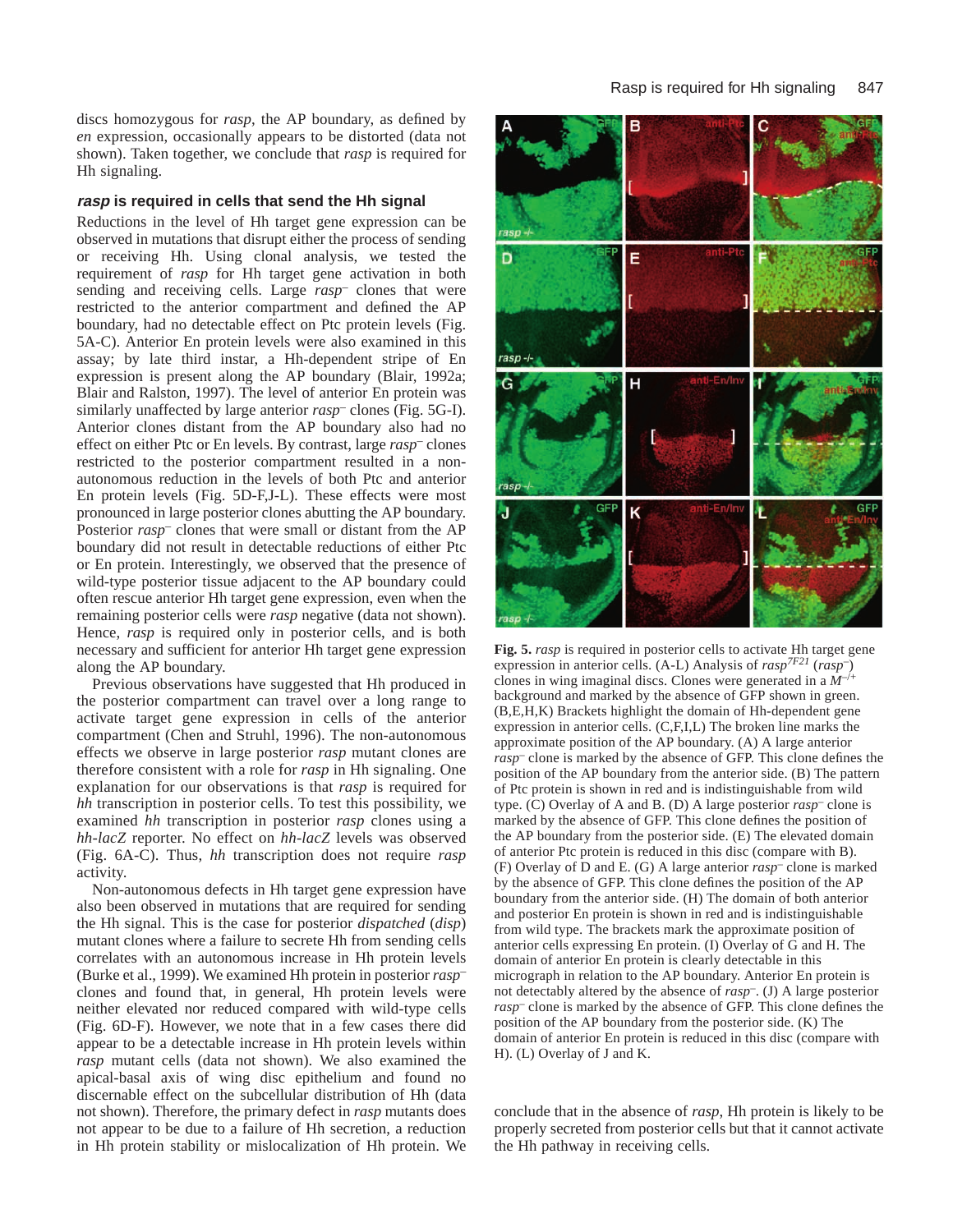#### 848 C. A. Micchelli and others



**Fig. 6.** Hh transcription and protein levels do not require *rasp*.  $(A-F)$  *rasp*<sup>7F21</sup> (*rasp*<sup>-</sup>) clones in wing imaginal discs. (A-C) Analysis of *hh* transcription in *rasp*– clones. (A) Clone is marked by the absence of GFP. (B) Anti-β-gal staining in red. The *hhP30* enhancer trap is a reporter of *hh* transcription. The level of *hh* transcription in posterior cells is not altered by the absence of *rasp*. (C) Overlay of A and B. (D-F) Analysis of Hh protein levels in *rasp*– clones. (D) Clones are marked by the absence of GFP. (E) Anti-Hh protein shown in red. There is no detectable increase or decrease in Hh protein levels in the absence of *rasp*. (F) Overlay of D and F.

# **rasp is required to produce a fully active Hh protein**

Activation of anterior Hh target gene expression requires that Hh protein produced by posterior cells is both active and that it is transported to anterior receiving cells. The processes of Hh signaling and transport have been experimentally separated. For example, overexpression of Hh in anterior cells results in the activation of Hh target gene at a distance (Strigini and Cohen, 1997; Burke et al., 1999), while activation of a membrane-tethered form of Hh results in target gene activation only in adjacent cells (Strigini and Cohen, 1997; Burke et al., 1999). Furthermore, mutations in *tout-velu* disrupt long range Hh transport, but not the responsiveness of anterior cells to Hh (Bellaiche et al., 1998).

If the function of *rasp* is required for Hh activity and not for transport, then overexpression of Hh in a *rasp* mutant background should fail to activate Hh target gene expression. Alternatively, if *rasp* is required for the transport of Hh, then overexpression of Hh in a *rasp* mutant background should lead to target gene activation only in adjacent cells. To address this issue, we expressed a full-length, tagged form of Hh (Burke et al., 1999) in posterior cells that were either heterozygous or homozygous for *rasp*. The heterozygous discs displayed several features that indicated Hh signaling was occurring normally (Fig. 7A-C). First, the discs were the same size and shape as wild-type discs. Second, the AP lineage boundary was straight, as is the case for wild-type disc. Third, anterior domains of *en* expression and Ptc protein were both detectable. By contrast, discs homozygous for *rasp* were reduced in size, often displayed a distorted AP boundary and showed no detectable anterior *en* expression or Ptc protein (Fig. 7D). Careful examination of these discs revealed that anterior Ptc protein was not detectable, even in the cells directly adjacent to Hh-expressing cells (Fig. 7E). We next tested the requirement of *rasp* for the activity of the *hh*-N transgene (Porter et al., 1995). *hh*-N produces a protein that



**Fig. 7.** *rasp* is required to produce active Hh protein. (A-F) A comparison of Hh target gene expression in wing discs that express different Hh transgenes and which are either heterozygous or homozygous for *rasp9B15*. (A,B,E) A broken line marks the approximate position of the AP boundary. (A-C) *en* Gal4*,* UAS-*GFP*/UAS-*Hh* F *HA; rasp9B15/TM6* discs. (A) The domain of *en* Gal4 expression shown in green. The domain of anterior *en* expression can be detected (brackets). (B) Elevated Ptc protein levels can be detected in a narrow stripe anterior to the AP boundary (brackets). (C) Overlay of A and B. (D,E) *en* Gal4, UAS-*GFP/*UAS-*Hh* F *HA; rasp9B15/rasp9B15* discs stained with anti-Ptc (red); *en* Gal4 expression shown in green. (D) High levels of anterior Ptc protein are not detected (compare C with D). Note that the anterior expression of *en* is also not detectable in these discs. (E) Higher magnification of disc shown in D. (F) UAS-*Hh* N*/+; en* Gal4*,* UAS-*GFP/+; rasp9B15/ rasp9B15* discs stained with anti-Ptc (red); *en* Gal4 expression shown in green. High levels of anterior Ptc protein are not detected.

is truncated at the site of autoproteolysis, and therefore is not modified through the addition of cholesterol. Hh-N is not efficiently sequestered and exhibits the ability to signal over an extended range (Porter et al., 1995, Burke et al., 1999). Nevertheless, we find that *rasp* is required for anterior Ptc expression even in the presence of Hh-N (Fig. 7F). Thus, *rasp* is required for the production of fully active Hh protein.

# **rasp encodes a putative multipass transmembrane protein with homology to a conserved family of acyltransferases**

To molecularly characterize *rasp*, we first determined its location on the third chromosome. Deficiency mapping revealed that *rasp* was localized to a region between 63A1 and 63D1, as  $r \alpha s p^{7F21}$  and  $r \alpha s p^{9B15}$  failed to complement *Df(3L)M21* and *Df (3L) HR370*. Two additional deficiencies in the region, *Df(3L)HR 232* and *Df(3L)HR119*, were found to complement  $rasp$ <sup>7F21</sup> and  $rasp$ <sup>9B15</sup>, further refining the position of *rasp* between 63A1 and 63C1.

To map the location of *rasp* more finely, we performed complementation tests with available mutations in the region. We identified one mutation, l(3)63Bg, that failed to complement *rasp* and had a similar mutant phenotype (Wohlwill and Bronner, 1991). We next measured the recombination rates between *rasp* and three lethal P-elements in the region, l(3)06803, l(3)j5C2 and l(3)01029. No recombinants between *rasp* and l(3)j5C2 were recovered in our experiment, suggesting a map position for *rasp* close to 63B13.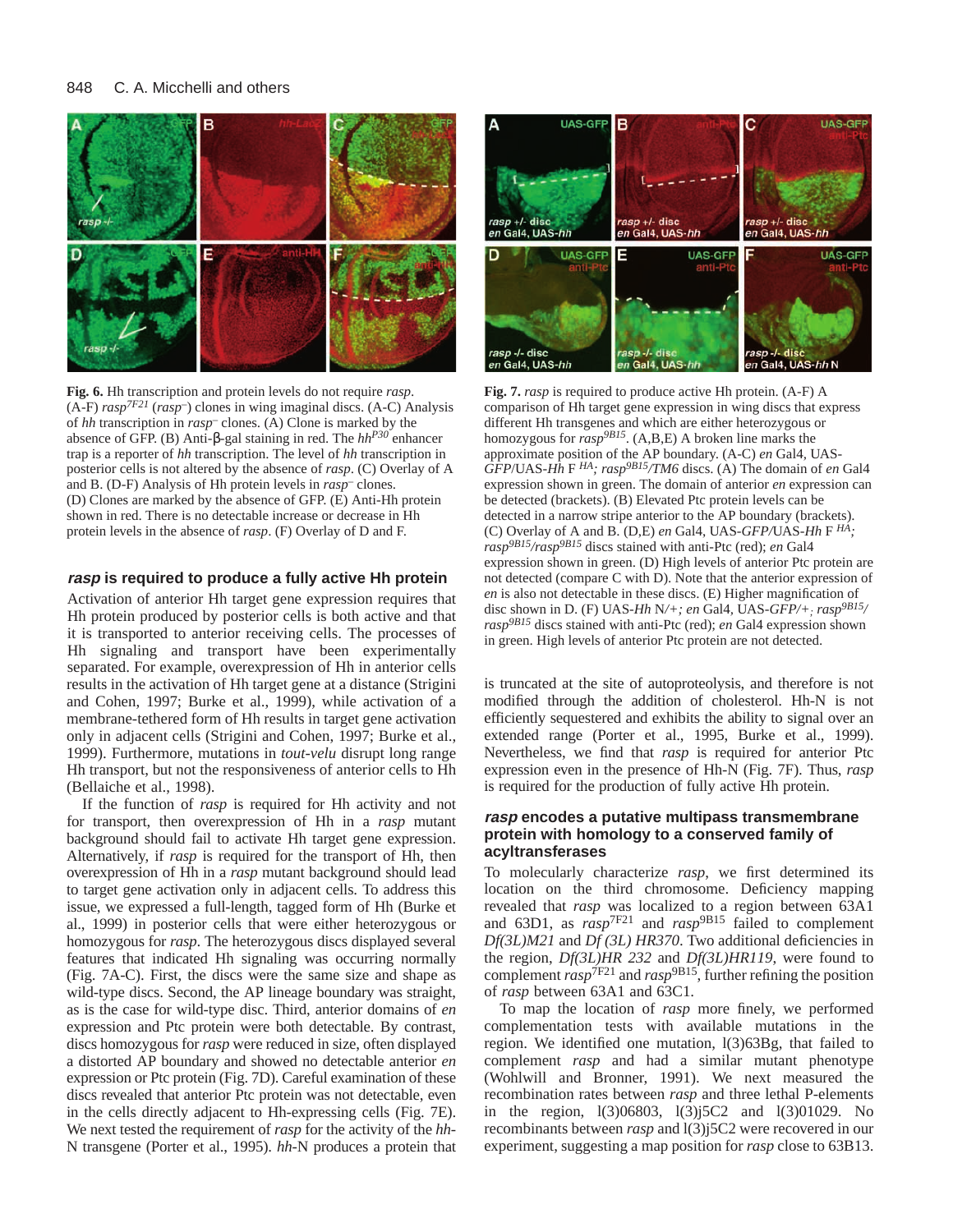Examination of the information from the Berkeley *Drosophila* Genome Project (BDGP) revealed the presence of a number of putative open reading frames (ORFs) in the region of 63B13. Furthermore, through personal communication with K. Basler, we became aware that his group was also characterizing a segment polarity gene in the region that failed to complement l(3)63Bg and that corresponded to ORF CG11495, located at 63B11. To determine whether *rasp* was a mutation underlying CG11495, we compared the genomic sequence of the parental, unmutagenized chromosome used in our screen with the genomic sequence of *rasp*7F21. We found that *rasp*7F21 was associated with a C to T base substitution that would introduce a premature stop codon at amino acid 52 of the predicted protein encoded by CG11495 (Fig. 8, asterisk). DNA amplified from CG11495 was cloned and used to generate RNA probes. As predicted, based on the domain of Hh responsiveness, *rasp* transcripts were detected ubiquitously at low levels throughout the wing imaginal disc (data not shown).

Sequence analysis of the predicted protein revealed that Rasp is quite hydrophobic and contains at least eleven membrane-spanning regions (Fig. 8). We also identified an invariant histidine residue that may mark the position of the active site. Members of a conserved family of membrane bound MBOAT proteins have two characteristics in common. First, these proteins typically contain between eight and ten membrane-spanning regions. Second, they share a region of sequence similarity in common that includes an invariant histidine residue within a long hydrophobic region (Hofmann, 2000). Based on these criteria, Rasp appears to be a bona fide MBOAT protein.



HFYSDMWKYFDEGLYEFLFQNIYAELCGKRSSAAAKFGATALTFAFVFVWHGCYT YVLIWSILNFLCLAAEKVFKTFTAMPEYQRWTQRHLGAVGAQRLYAMLATQLFIP AAFSNVYFIGGQEIGDFLMRGAYLSGVGNYVALCFCSYCFFQCSELLLTKSDGRS **KTKTF** 

**Fig. 8.** *rasp* encodes a putative multipass transmembrane protein with homology to acyltransferases. (A) Sequence analysis of *rasp*. Hydrophobicity plot shows that Rasp encodes a predicted protein that is highly hydrophobic. At least eleven transmembrane regions can be detected. (B) Linear sequence of amino acids predicted by the BDGP *rasp* sequence. Hydrophobic regions are indicated in bold. Sequencing genomic DNA from  $rasp^{7F21}$  homozygous embryos led to the identification of a single base pair change that converts a tryptophan to a premature stop codon at amino acid 52 (asterisk). An invariant histidine residue (underline) conserved among MBOAT family members is a likely candidate for the active site of Rasp.

In this study, we have described the requirement of *rasp* in patterning the *Drosophila* embryo and wing imaginal disc. Our results indicate that *rasp* is required for Hh signaling and that post-translational lipid modification is crucial for long and short range, Hh-dependent patterning. These conclusions are based on the following observations:

(1) We have examined the requirement of *rasp* for both Wg and Hh signal transduction. Our experiments show that loss of *rasp* does not alter Wg target gene expression; however, the expression of direct transcriptional targets of Hh signaling are reduced in the absence of *rasp*.

(2) Using clonal analysis, we have tested the requirement of *rasp* in Hh-sending and -receiving cells. We observe that loss of *rasp* in posterior, Hh-sending cells, has a non-autonomous effect on Hh target gene expression, while no requirement for *rasp* in receiving cells was detected.

(3) *hh* transcription, protein levels and distribution do not depend on *rasp* function.

(4) *rasp* is required for the production of an active Hh protein.

(5) *rasp* encodes a protein with homology to acyltransferases.

What, then, is the role of Rasp in modifying the Hh protein? One possibility is that Rasp is required directly for the cholesterol modification of Hh, and that *rasp* mutant cells produce Hh, but that it lacks a cholesterol moity. Elegant studies in *Drosophila* have examined the role of cholesterol modification for Hh activity. These experiments demonstrate that Hh proteins, which are not cholesterol modified, can still activate Hh target genes, even in the absence of endogenous Hh (Porter et al., 1995; Burke et al., 1999). This, however, is not consistent with what we observe, as lack of *rasp* activity leads to a reduction of target gene expression. Therefore, our data do not appear to be consistent with a role for *rasp* in cholesterol modification.

Members of the MBOAT superfamily that have been wellcharacterized biochemically encode enzymes that transfer fatty acids onto hydroxyl groups of membrane-tethered targets. Palmitoylation, the attachment of saturated 16-carbon fatty acyl chain to a protein by a thioester bond, is the only other lipid modification of Hh that has been described (Pepinsky et al., 1998). A second possibility, then, is that Rasp is directly required for Hh palmitoylation. Studies of mutant variants in which the N-terminal Cys of *Drosophila* Hh was mutated, fail to be palmitoylated, and lead to phenotypes very similar to those reported here for *rasp* (see Introduction). While our study does not directly address this possibility, these observations suggest that Rasp may be required directly for Hh palmitoylation. Interestingly, biochemical analysis suggests that the palmitoyl moiety of Hh may not be attached to the thiol group of the N-terminal Cys, but rather to the  $\alpha$ -amino group (Pepinsky et al., 1998). Thus, if Rasp does palmitoylate Hh, this would constitute a difference in the enzymatic specificity between Rasp and other members of the MBOAT superfamily. Finally, it is possible that Rasp is required for additional lipid modifications that are required for Hh activity, but have yet to be characterized.

Among acylated proteins, there are a growing number that regulate developmental signaling events. Our study has highlighted the importance of lipid modification for Hh signal transduction. Such lipid modifications appear to be important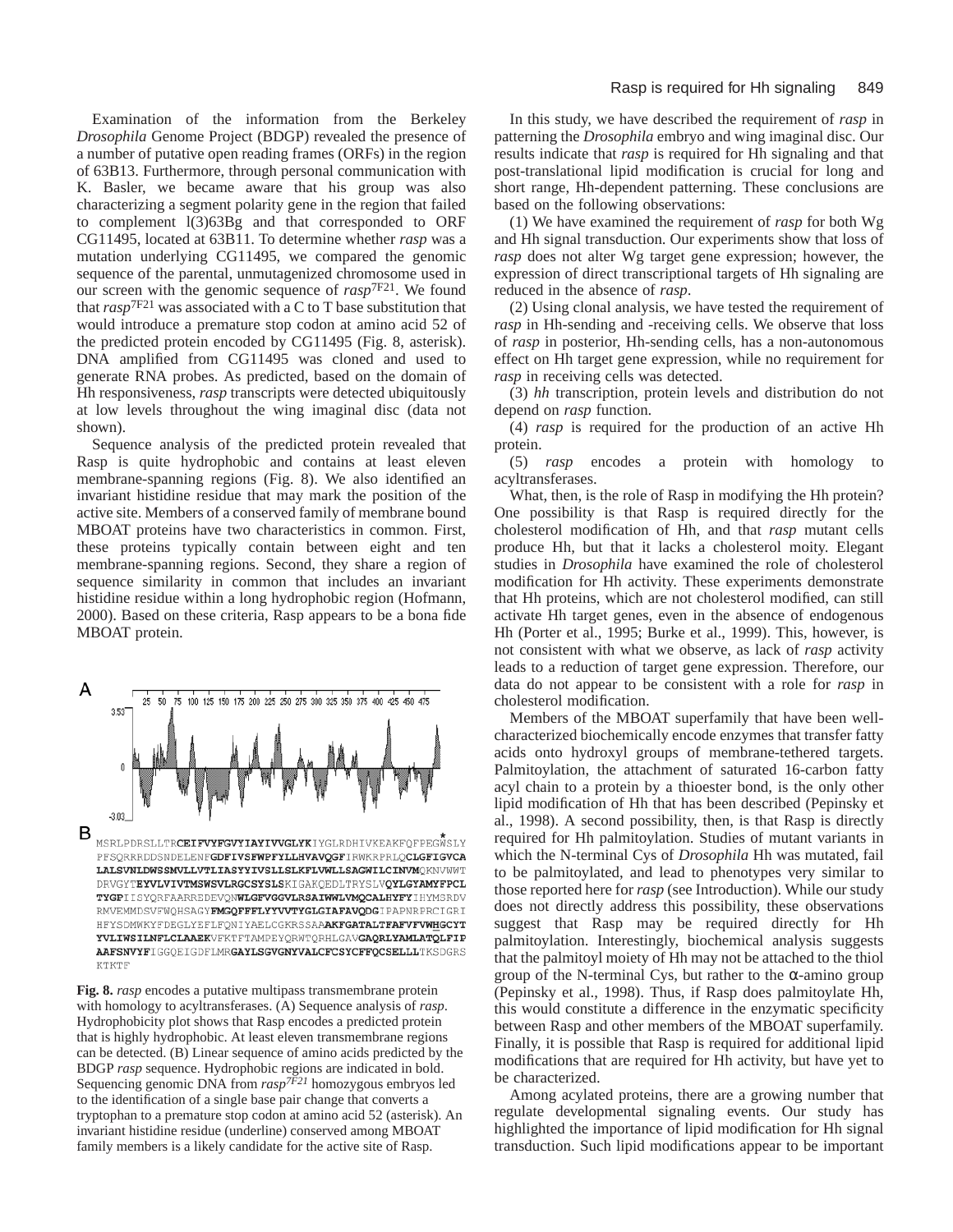#### 850 C. A. Micchelli and others

for protein-membrane interactions and for targeting proteins to membrane microdomains (Casey, 1995). Palmitoylation, in particular, has been the subject of increasing interest (Mumby, 1997; Resh, 1999). This may be due to the fact that, unlike other lipid modifications, palmitoylation can be reversible and thus, constitutes a regulatable step in signal transduction. Finally, like r*asp*, *porcupine* (*porc*) also encodes a protein with homology to members of the MBOAT superfamily (Hofmann, 2000); *porc* is required for sending the Wg/Wnt signal (Kadowaki et al., 1996). Thus, some acylating enzymes appear to be highly specific, and may prove to be of general importance in regulating the function of secreted proteins during development.

# **Note added in proof**

As we were preparing this manuscript for publication, the molecular and phenotypic analysis of *sightless* (*sit*) (Lee and Triesman, 2001) and *skinny hedgehog* (*ski*) (Chamoun et al., 2001) were reported. *sit, ski* and *rasp* correspond to the same gene and our findings are in agreement.

We thank S. Blair, G. Struhl, S. Cohen, P. Beachy, Tetsuya Tabata and the Bloomington stock center for generously providing fly stocks, and P. Ingham, T. Kornberg, I. Guerrerro, S. Carroll, S. Cohen and N. Patel for sharing aliquots of precious antibodies. We especially thank K. Basler for sharing data prior to publication. C. A. M. thanks Sara Cherry, Gyeong-Hun Baeg, Stephane Vincent and Lutz Kockel for sharing reagents, and for many helpful discussions. This work was supported by NIH grant GM61110. I. T. was supported by the Cancer Research Fund of the Damon Runyon-Walter Winchell Foundation (DR 1461). N. P. is an investigator for the Howard Hughes Medical Institute.

# **REFERENCES**

- **Baker, N. E.** (1988a). Transcription of the segment polarity gene *wingless* in the imaginal discs of *Drosophila*, and the phenotype of a pupal-lethal *wg* mutant. *Development* **102**, 489-497.
- **Basler, K. and Struhl, G.** (1994). Compartment boundaries and the control of *Drosophila* limb pattern by *hedgehog* protein. *Nature* **368**, 208-214.
- **Blair, S. S.** (1992a). *engrailed* expression in the anterior lineage compartment of the developing wing blade of *Drosophila*. *Development* **115**, 21-34.
- **Blair, S. S.** (1992b). *shaggy* (*zeste-white 3*) and the formation of supernumerary bristle precursors in the developing wing blade of *Drosophila*. *Dev. Biol.* **152**, 263-278.
- **Blair, S. S.** (2000). Imaginal discs. In Drosophila *Protocols* (ed. W. Sullivan, M. Ashburner and R. S. Hawley), p. 159-173. New York: Cold Spring Harbor Laboratory Press.
- **Blair, S. S. and Ralston, A.** (1997). Smoothened-mediated Hedgehog signaling is required for the maintenance of the anterior-posterior lineage restriction in the developing wing of *Drosophila*. *Development* **124**, 4053- 4063.
- **Bejsovec, A. and Martinez-Arias, A.** (1991). Roles of *wingless* in patterning the larval epidermis of *Drosophila*. *Development* **113**, 471-485.
- **Bellaiche, Y., The, I. and Perrimon, N.** (1998). *Tout-velu* is a *Drosophila* homologue of the putative tumour suppressor EXT-1 and is needed for Hh diffusion. *Nature* **394**, 85-88.
- **Burke, R. and Basler, K.** (1996). Dpp receptors are autonomously required for cell proliferation in the entire developing *Drosophila* wing. *Development* **122**, 2261-2269.
- **Burke, R., Nellen, D., Bellotto, M., Hafen, E., Senti, K.-A., Dickson, B. J. and Basler, K.** (1999). Dispatched, a novel sterol-sensing domain protein dedicated to the release of cholesterol-modified hedgehog from signaling cells. *Cell* **99**, 803-815.
- **Capdevila, J., Estrada, M. P., Sanchez-Herrero, E. and Guerrero, I.** (1994). The Drosophila segment polarity gene *patched* interacts with *decapentaplegic* in wing development. *EMBO J.* **13**, 71-82.
- **Casey, P. J.** (1995). Protein lipidation in cell signaling. *Science* **268**, 221- 225.
- **Chamoun, Z., Mann, R. K., Nellen, D., von Kessler, D. P., Bellotto, M.,** Beachy, P. A. and Basler, K. (2001). Skinny hedgehog, an acyltransferase for palmitoylation and activity of the hedgehog signal. *Science* **293**, 2080- 2084.
- **Chen, Y. and Struhl, G.** (1996). Dual roles for patched in sequestering and transducing hedgehog. *Cell* **87**, 553-563.
- **Chou, T.-b. and Perrimon, N.** (1996). The autosomal FLP-DFS technique for generating germline mosaics in *Drosophila melanogaster. Genetics* **144**, 1673-1679.
- **Chuang, P.-T. and Kornberg, T. B.** (2000). On the range of Hedgehog signaling. *Curr. Opin. Genet. Dev.* **10**, 515-522.
- **DiNardo, S., Sher, E., Heemskerk-Jongens, J., Kassis, J.A. and O'Farrell, P. H.** (1988). Two-tiered regulation of spatially patterned *engrailed* gene expression during *Drosophila* embryogenesis. *Nature* **332**, 604-609.
- **Eaton, S. and Kornberg, T. B.** (1990). Repression of *ci-D* in the posterior compartment of *Drosophila* by *engrailed*. *Genes Dev.* **4**, 1068-1077.
- **Gonzalez-Gaitán, M. and Jäckle, H.** (1995). Invagination centers within the *Drosophila* stomatogastric nervous system anlage are positioned by Notchnediated signaling which is spatially controlled through *wingless*. *Development* **121**, 2313-2325.
- **Gloor, G. B., Preston, C. R., Johnson-Schlitz, D. M., Nassif, N. A., Phillis, R. W., Benz, W. K., Robertson, H. M. and Engels, W. R.** (1993). Type 1 repressors of P element mobility. *Genetics* **135**, 81-95.
- Haecker, U., Lin, X. and Perrimon, N. (1997). The Drosophila sugarless gene modulates Wingless signaling and encodes an enzyme involved in polysaccharide biosynthesis. *Development* **124**, 3565-3573.
- **Hammerschmidt, M., Brook, A. and McMahon, A.** (1997). The world according to *hedgehog*. *Trends Genet.* **13**, 14-21.
- Hauptmann. G. (2001). One-, two-, and three-color whole-mount in situ hybridization to *Drosophila* embryos. *Methods* **23**, 359-372.
- **Hofmann, K.** (2000). A superfamily of membrane-bound O-acyltransferases with implications for Wnt signaling. *Trends Biochem. Sci.* **25**, 111-112.
- **Ingham, P., Taylor, A. and Nakano, Y.** (1991). Role of *Drosophila patched* gene in positional signaling. *Nature* **353**, 184-187.
- **Kadowaki, T., Wilder, E., Klingensmith, J., Zachary, K. and Perrimon, N.** (1996). The segment polarity gene *procupine* encodes a putative multitransmembrane protein involved in Wingless processing. *Genes Dev.* **10**, 3116-3128.
- **Kohtz, J., Lee, H. Y., Galano, N., Segal, J., Ng, E., Larson, T., Baker, D. P., Garber, E. A., Williams, K. P. and Fishell, G.** (2001). N-terminal fattyacylation of sonic hedgehog enhances the induction of rodent ventral forebrain neurons. *Development* **128**, 2351-2363.
- **Lawrence, P. A. and Struhl, G.** (1996). Morphogens, compartments, and pattern:Lessons from Drosophila? *Cell* **85**, 951-961.
- **Lecuit, T., Brook, W. J., Ng, M., Calleja, M., Sun, H. and Cohen, S. M.** (1996). Two distinct mechanisms for long-range patterning by Decapentaplegic in the Drosophila wing. *Nature* **381**, 387-393.
- **Lee, J. D. and Treisman, J. E.** (2001). Sightless has homology to transmembrane acyltransferases and is required to generate active Hedgehog protein. *Curr. Biol.* **11**, 1147-1152.
- **Lee, J. D., Kraus, P., Gaiano, N., Nery, S., Kohtz, J., Fishell, G., Loomis, C. A. and Treisman, J. E.** (2001). An acylatable residue of Hedgehog is differentially required in *Drosophila* and mouse limb development. *Dev. Biol.* **233**, 122-136.
- Lee, J. J., von Kessler, D. P., Parks, S. and Beachy, P. A. (1992). Secretion and localized transcription suggests a role in positional signaling for products of the segmentation gene hedghog. *Cell* **71**, 33-50.
- **Lee, J. J., Ekker, S. C., von Kessler, D. P., Porter, J. A., Sun, B. I. and Beachy, P.** (1994). Autoproteolysis in hedgehog protein biogenesis. *Science* **266**, 1528-1537.
- **Lee, T. and Luo, L.** (1999). Mosaic analysis with a repressible cell marker for studies of gene function in neuronal morphogenesis. *Neuron* **22**, 451- 461.
- **Lewis, P. M., Dunn, M. P., McMahon, J. A., Logan, M., Martin, J. F., St-Jacques, B. and McMahon, A. P.** (2001). Cholesterol modification of sonic hedgehog is required for long-range signaling activity and effective modulation of signaling by Ptc1. *Cell* **105**, 599-612.
- Martinez-Arias, A., Baker, N. and Ingham, P. W. (1988). Role of segment polarity genes in the definition and maintenance of cell states in the *Drosophila* embryo. *Development* **103**, 153-170.
- **Masucci, J. D., Miltenberger, R. J. and Hoffmann, F. M.** (1990).